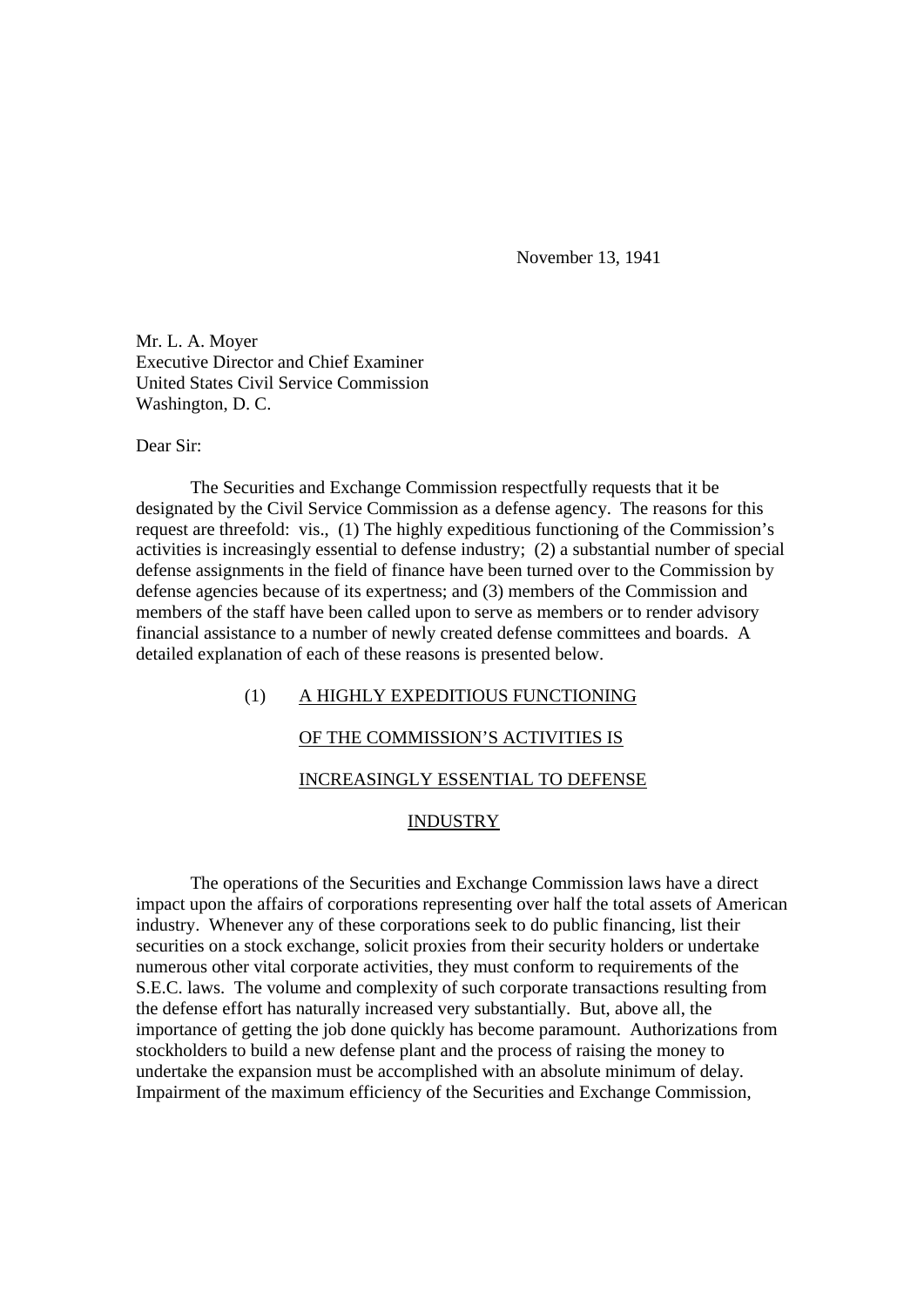where these matters must be administratively treated with by the Commission, must inevitably handicap defense industry.

In this connection, it should be noted that the Acts administered by the Commission require a full and truthful disclosure of all "material" facts. "Materiality" has perforce taken on some very new aspects as a result of the national defense effort. It has obviously become "material" to know to what extent a registrant is participating in national defense production and to what extent the proceeds of an issue of securities are to be used for national defense purposes. In other words, the circumstances of national defense are of sufficient "materiality" as they relate to a particular issue of securities that they could not legally be ignored by the Commission. To deal adequately with this new development, it has been necessary for the Commission to establish and maintain the closest kind of contact with the various defense agencies, such as War, Navy, O.P.M. and O.P.A. A registrant, for example, who claims that he is working on defense projects is not telling the full truth unless he can show what priorities or allocations he has been given, or what contracts or subcontracts. Similarly, a registrant raising money for a nondefense project such as an apartment house would seriously mislead investors unless he showed either that he could or could not get the necessary materials. The Securities and Exchange Commission's insistence upon this kind of vital disclosure has, for example, resulted in the withdrawal of several registration statements for non-defense projects. In this connection, it is noteworthy that during the last war it was necessary to set up a Capital Issues Committee to review securities issues to determine which were needed for wartime production and which were not. While the Securities and Exchange Commission does not perform the function of refusing to permit the sale of issues for non-defense purposes, its operations frequently tend in the same direction since, obviously, an issuer who states in his selling literature that he will not be able to get the necessary materials is not going to be able to sell many securities.

As we have pointed out, the solicitation of proxies from security holders by all companies whose securities are listed on exchanges is subject to Securities and Exchange Commission regulation. The soliciting material must conform to S.E.C. requirements and is subject to S.E.C. review to make sure that it does conform. The importance of matters which corporations desire to lay before their securities holders at a time like this is very great. And the importance of getting prompt action is almost too obvious to mention. Nearly every one of these great and vital corporations solicits proxies from its security holders at least once a year – sometimes two or three times. The loss of personnel efficiency in the Securities and Exchange Commission in this field would be of very grave import to these industries, a large proportion of which are already active in defense work with the number increasing daily.

In the field of stock exchange regulation, the work of the Commission is of vital importance to the nation. It need only be recalled how seriously the capital markets were clogged during the last war when the violence of war news early forced the closing of the exchanges. Much more violent news during this war – such as the fall of France – has not however had the same effect, largely because of the operations of the Securities and Exchange Commission in eliminating and keeping out of the market those factors which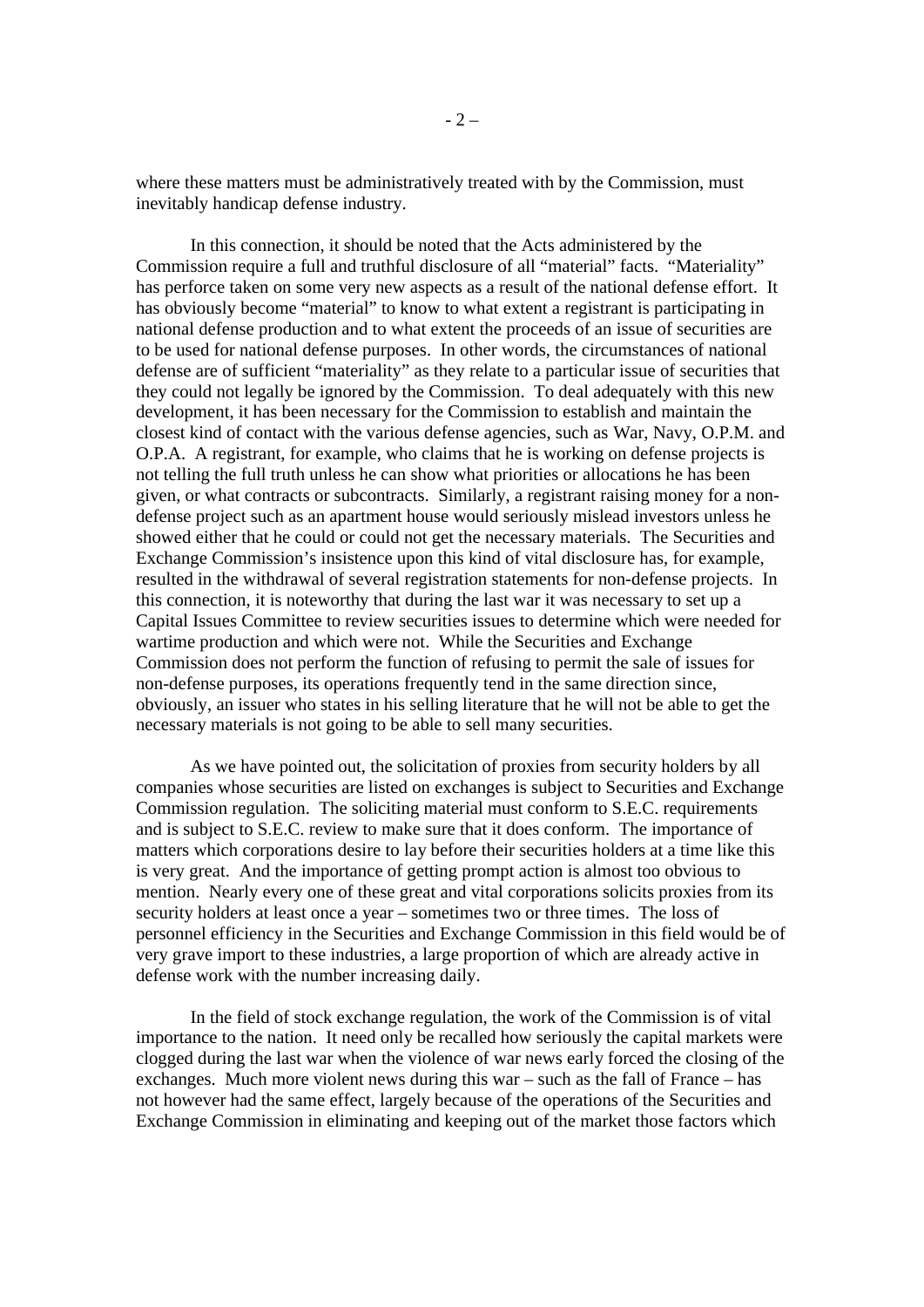produce market instability. At the time of the fall of France, nonetheless, the market situation was sufficiently serious to make it advisable for the Chairman of the Commission to discuss with the President the advisability and probable effects of suspending all trading. Securities and Exchange Commission experts were, during that crisis, essential in obtaining and transmitting coherent market information on which the vital judgment could be made. Without their detailed reports on the inside condition of the market which revealed not only the superficial fact of the volume of buying and selling but the actual quality of the buying and selling, a different and perhaps exceedingly demoralising judgment might have been made. In this connection it should be noted that the Securities Exchange Act of 1934 specifically grants emergency powers to the Securities and Exchange Commission to close the markets with the approval of the President. This is an emergency power which cannot be overlooked in a period of declared national emergency.

Extremely vital to national defense are the operations of the Public Utility Holding Company Act, for under that Act the Commission regulates nearly every financial transactions of two-thirds of the electric power industry of the country – every holding company and, more important in this context, every operating subsidiary of a holding company. It is well recognized that power expansion is one of the great needs of the defense program, and the great bulk of this new power must be supplied – and financed – by companies regulated by the Securities and Exchange Commission.

Many of these vital operating public utility companies are in bad shape. They are obliged to support holding company parents and grandparents – and sometimes greatgrandparents. They must defer important defense judgments until they have received word from these bosses often trying to manage local affairs from financial centres a thousand miles away. They must be kept free from excessive service charges from the holding company. They are financially oppressed by the top-heavy debt structure of the holding companies above. One of the Commission's major jobs – and a highly important contribution to national defense – is to rid these operating companies of these burdens and permit them to have the benefit of local management which understands and can keep abreast of local problems of power production.

Two very recent cases may be cited. They relate to two companies serving vital defense areas including the National Aviation Centre at Pensacola, Florida and numerous Army cantonments. They are the Gulf Power Company and the Mississippi Power Company. Both urgently (and obviously) needed money for national defense. They had arranged to get this money at 4 per cent from a private source, and brought their plan in to the Securities and Exchange Commission for approval. A glance revealed that if either of these companies took this move, their capital structures would be so exceedingly topheavy that they would be virtually foreclosed from all future expansion financing. At this stage of the defense program, such a contingency could not be permitted to occur. As an alternative, our staff of experts laid out a program for them which not only enabled them to get the money they needed at a cost of 3 per cent, but completely rehabilitated their capital structures so that today they could go out and raise more money at excellent rates. One company wrung more than \$10,000,000 of inflation out of its property account,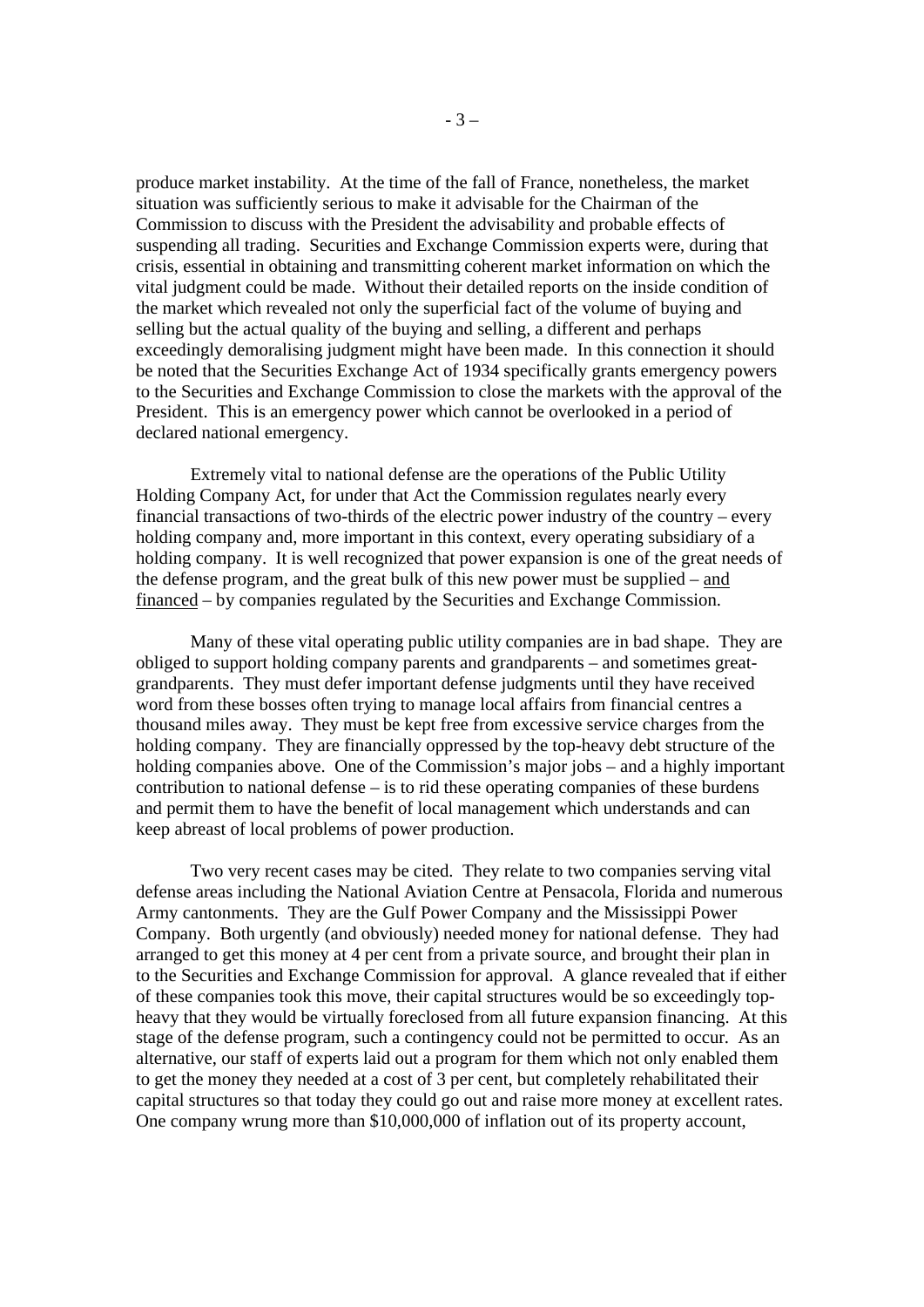increased its depreciation reserves by more than \$500,000, paid off with common stock about \$2,000,000 of its debt held by its holding company parent and refunded all of its outstanding debt at substantial annual savings in interest – in addition to saving one per cent on the money it needed for defense expansion. The story in the case of the other company was virtually the same, with different figures in each case, of course. In short, these two vital but shaky operating companies were transformed into sound companies with clean corporate structures capable of financing any further expansion which the defense program may require. Without the technical understanding which our staff was capable of bringing into the problem, the story would certainly have been quite different and much less satisfactory from the standpoint of defense. The Commission has presently before it several other cases involving expansion and corporate rehabilitation problems of the first magnitude from the standpoint of defense. One of these is the Virginia Public Service Co. which serves numerous vital defense projects such as shipyards, a torpedo plant and military posts, but also serves tons of thousands of government employees in Northern Virginia. Another is the Florida Power & Light Company.

The Commission has, of course, made a thorough study of the probable physical requirements which the defense program would place upon each company within its jurisdiction, so as to know what the probable financial requirements would be. This was necessary to prepare ourselves for expeditious disposition of various applications for financing which might come before us. It was also necessary in acquainting us with situations in which defense might be seriously handicapped unless we proceeded quickly with our duty to eliminate the various holding company burdens. We have, of course, planned our activities so that we shall, wherever possible, be ahead of the defense program. For example, in the two cases mentioned above, we were fully prepared before the companies came to us and were able to present our program to them on the very day on which they came in. We had, in short, been able to anticipate the needs of the companies and the national defense program. In furthering this effort we have, of course, found it necessary to maintain the closest contact with the Federal Power Commission and the schedules of that agency have been most helpful in many respects. By the same token, furthermore, we have been able to give them valuable information on the financial condition of companies operating in regions where a need for increased power is anticipated.

The duties given to this Commission under Chapter X of the National Bankruptcy Act also have a direct relationship to the defense effort. It is, for example, highly important that corporations in bankruptcy which might be important producers of defense materials be rehabilitated most expeditiously and the Commission's staff must therefore make every effort to complete its portion of this work in the shortest time possible. A recent example is the Los Angeles Lumber Company case. This Company, which has been out of bankruptcy now only a few months, is an important West Coast producer of small Navy boats.

Under its administrative supervision, through the Investment Company Act, there is one of the largest pools of investment capital in the country. This statute specifically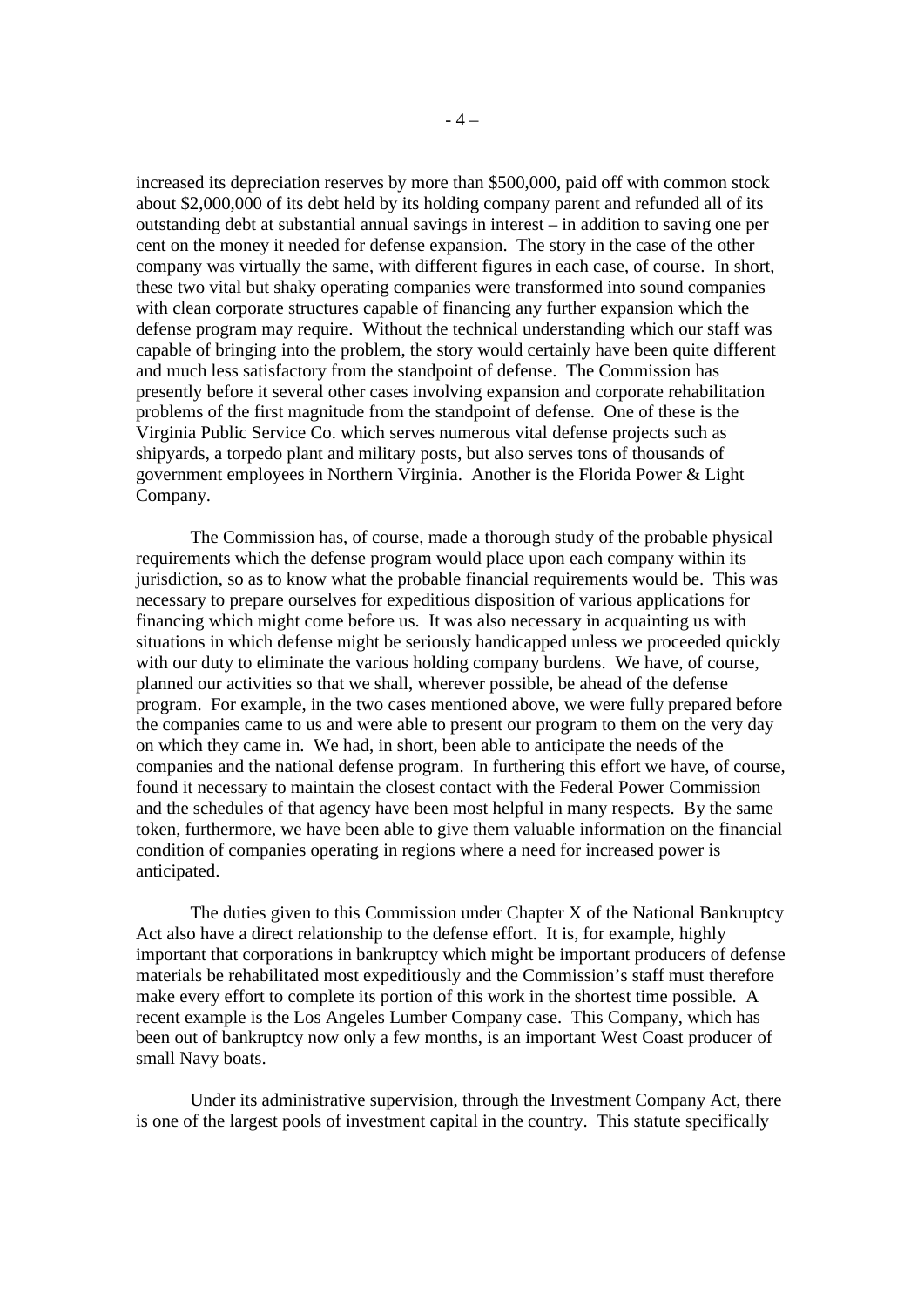provides for the establishment of investment companies which could make available funds for expansion of defense industries by permitting each of the registered investment companies to contribute up to a certain amount of its capital for such a purpose. In addition, it is important that the affairs of these investment companies be promptly rehabilitated in accordance with the objectives of the statute because of the almost certain importance they will have in the financing of the post-war reconstruction of industry.

These are all matters which arise before the Securities and Exchange Commission in the course of its normal operations. In other words, simply in the course of doing its duty under its own statutes, the Securities and Exchange Commission has become inextricably enmeshed with the defense effort. Our duty to defense, in these circumstances, is to perform our functions in the most expeditious manner possible and to see to it that our operating efficiency is not permitted to slacken. The maintenance of our high standards of personnel is, of course, vital in this effort.

In this connection, it should also be noted that the maintenance of high standards of corporate finance under the Commission's laws is of particularly vital importance in the current emergency. The maintenance of these high standards has had the result, indirectly if not directly, of insuring that financing is fair to the investing public as well as advantageous to the industry securing the financing. Unless these standards are maintained in a period of greatly expanding financial activity, the national economy will necessarily face a disastrous loss of stability in the period of readjustment following the emergency.

## (2) A CONSIDERABLE NUMBER OF SPECIAL

#### ASSIGNMENTS HAVE BEEN TURNED OVER

## TO THE S.E.C. BY DEFENSE AGENCIES

#### FOR COMPLETION.

The Office of Price Administration has requested this Commission to supply it with daily statements regarding transactions on commodities exchanges. The information is compiled, analyzed for its significance, and submitted daily to the O.P.A.

The Commission has assisted the Treasury Department in the drafting of Executive Orders covering the freezing of foreign funds and the rules and regulations promulgated as a result of these Executive Orders, and has been assigned various enforcement cases in this connection.

The Commission has assisted the Navy Department from time to time by making some of the field investigations of companies which requested advances on defense contracts. These involved special studies and analyses of the financial condition and future prospects of the corporations requesting the advances, frequently based on information available in our files.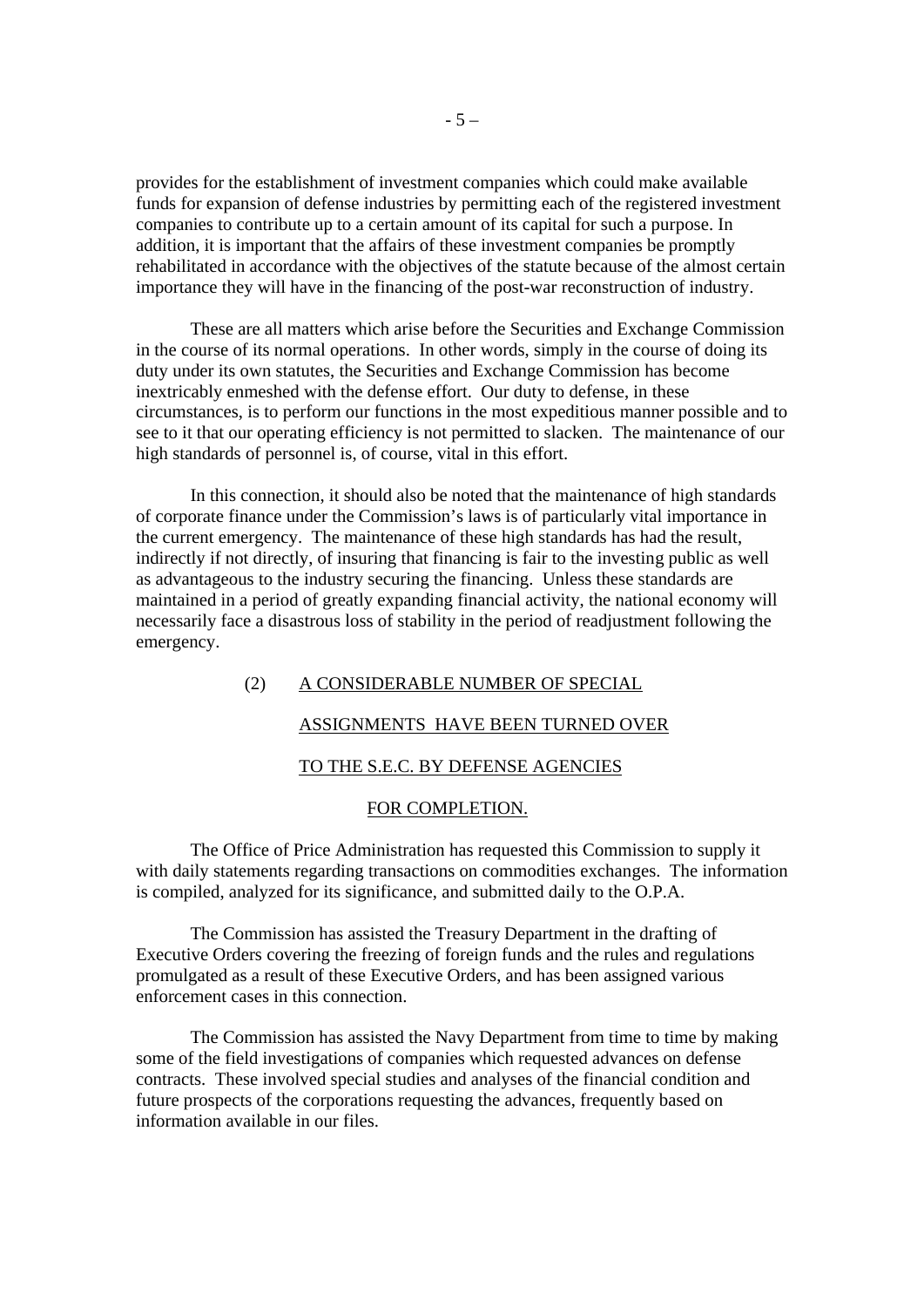The Commission's Research and Statistics Section, during the past year, has spent a large portion of its time in developing statistics and preparing reports based on industrial facts and figures from material filed with the Commission at the request of various defense agencies. This section furthermore prepares regular reports drawn from Commission information which are widely used by O.P.A., O.P.M. and the Research Section of Treasury Department. Also, the Head of this section serves as Co-Director of the Defense Finance Section of O.P.A.

These are but a few of many special assignments given to this Commission. Up to the present we have been able to complete them with our present staff, but any further impairment of that staff or of our opportunity to recruit replacements will seriously weaken our ability to perform these services.

# (3) MEMBERS OF THE COMMISSION AND EMPLOYEES ON THE STAFF OF THE COMMISSION EITHER SERVE AS A MEMBER OF OR RENDER ADVISORY FINANCIAL ASSISTANCE TO A NUMBER OF THE NEWLY CREATED DEFENSE COMMITTEES AND BOARDS.

Several of our Commissioners and a number of employees on the staff of the Commission now spend much time and effort in serving as members of or in the rendition of advisory financial assistance to a number of the newly created defense committees and boards, such as-

> The National Power Policy Committee The Price Administration Committee The Economic Defense Board The National Defense Power Committee The National Defense Petroleum Administration

The above statements are not all inclusive, but they do indicate illustrations of changes in the scope of the Commission's activities and increases in work which the Commission has had to absorb as a result of the national emergency.

It is the Commission's sincere belief that if the Securities and Exchange Commission is not designated as a defense agency, the operations of many defense industries will be seriously impaired and the work which we are doing in the defense field will be adversely affected. We therefore respectfully request that it so be designated.